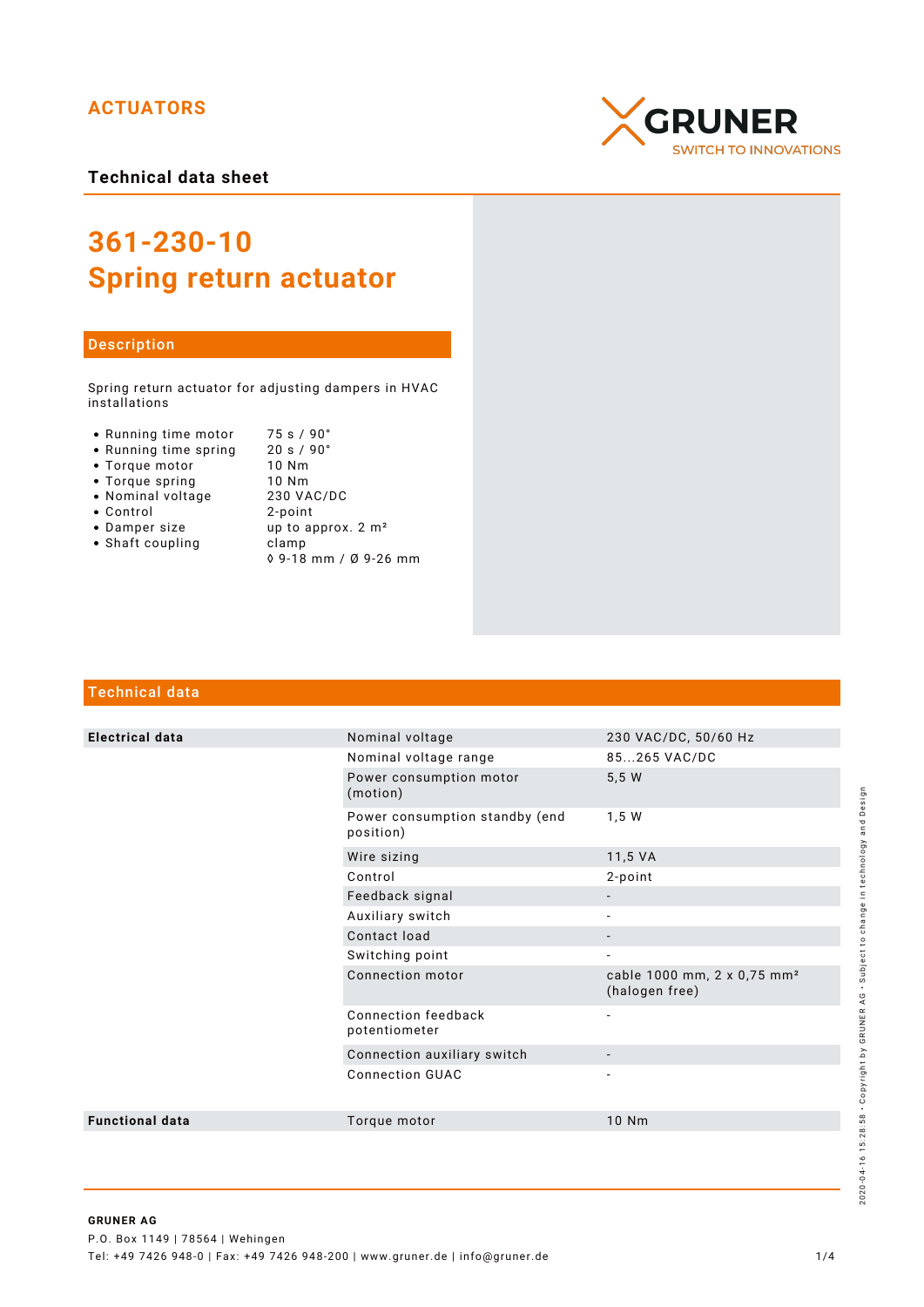

| Technical data             |                                         |                                                                   |
|----------------------------|-----------------------------------------|-------------------------------------------------------------------|
|                            |                                         |                                                                   |
| <b>Functional data</b>     | Torque spring                           | 10 Nm                                                             |
|                            | Damper size                             | up to approx. 2 m <sup>2</sup>                                    |
|                            | Synchronised speed                      | ±5%                                                               |
|                            | Direction of rotation                   | selected by mounting                                              |
|                            | Manual override                         | manual operation                                                  |
|                            | Angle of rotation                       | 0°max. 95° can be limited with<br>adjustable mechanical end stops |
|                            | Running time motor                      | 75 s / 90°                                                        |
|                            | Running time spring                     | 20 s / 90°                                                        |
|                            | Sound power level motor                 | $<$ 45 dB(A)                                                      |
|                            | Sound power level spring                | $< 65 \text{ dB(A)}$                                              |
|                            | Shaft coupling                          | clamp 0 9-18 mm / Ø 9-26 mm                                       |
|                            | Position indication                     | mechanical with pointer                                           |
|                            | Service life                            | > 60 000 cycles (0°95°0°)                                         |
|                            |                                         |                                                                   |
| <b>Safety</b>              | Protection class                        | II (double insulation)                                            |
|                            | Degree of protection                    | IP 54                                                             |
|                            | <b>EMC</b>                              | CE (2014/30/EU)                                                   |
|                            | <b>LVD</b>                              | CE (2014/35/EU)                                                   |
|                            | <b>RoHS</b>                             | CE (2011/65/EU - 2015/863/EU -<br>2017/2102/EU)                   |
|                            | Mode of operation                       | Typ 1 (EN 60730-1)                                                |
|                            | Rated impulse voltage                   | 4 kV (EN 60730-1)                                                 |
|                            | Control pollution degree                | 3 (EN 60730-1)                                                    |
|                            | Ambient temperature normal<br>operation | $-30^{\circ}$ C +50 $^{\circ}$ C                                  |
|                            | Storage temperature                     | $-30^{\circ}$ C +80 $^{\circ}$ C                                  |
|                            | Ambient humidity                        | 595% r.H., non condensing (EN<br>$60730-1)$                       |
|                            | Maintenance                             | maintenance free                                                  |
| <b>Dimensions / Weight</b> | Dimensions                              | 193 x 96 x 60 mm                                                  |
|                            | Weight                                  | 1600q                                                             |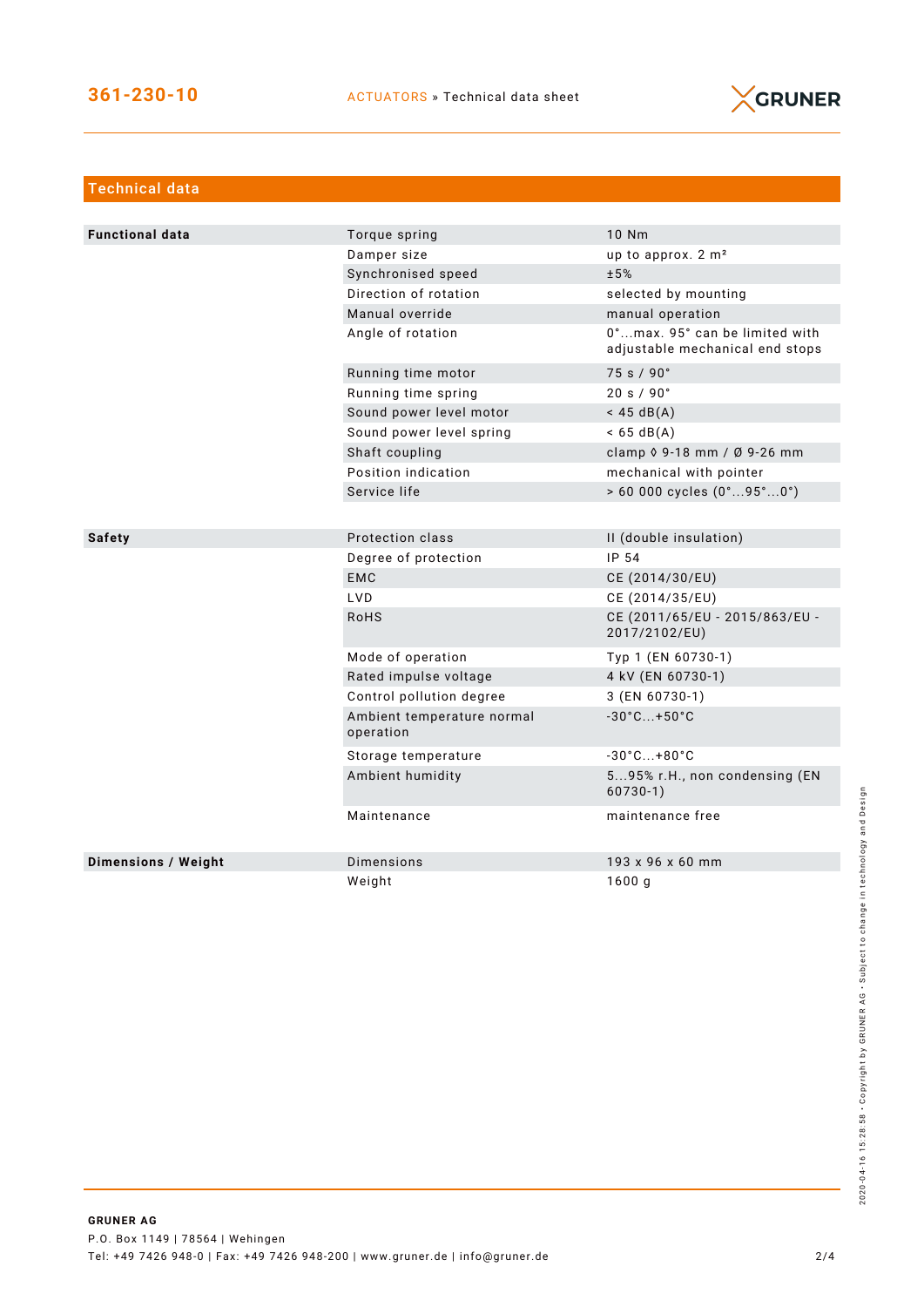

### Functionality / Properties

#### **Operating mode**

Connect power supply to wire 1+2, actuator drives to postion 1 while the pre-tensioned spring is wound up the same

time. If the power supply is interrupt, actuator drives back to position 0 by spring power. The actuator is still maintaining the minimum torque at the damper spindle.

The actuator is overload-proof, requires no limit switches and automatically stops when the end stop is reached.

#### Connector / Security Note

#### **Direct mounting**

Simple direct mounting on the damper shaft with a clamp, protection against rotating with enclosed anti-rotation lock or rather at intended attachment points.

#### **Manual override**

The actuator can be operated only manually while the power supply is off. The supplied lever is to open and lock the damper position. The lock stays until the power supply is put on.

#### **Safety remarks**

- Caution: power supply voltage!
- The device is not allowed to be used outside the specified field of application, especially in airplanes.
- It may only be installed by suitably trained personnel. Any legal regulations or regulations issued by authorities must be observed during assembly.
- The device may only be opened at the manufacturer´s site.
- The device is not allowed to be disposed of as household refuse. All locally valid regulations and requirements must be observed.
- When calculating the required torque, the specifications supplied by the damper manufacturer´s (crosssection, design, installation site), and the air flow conditions must be observed.